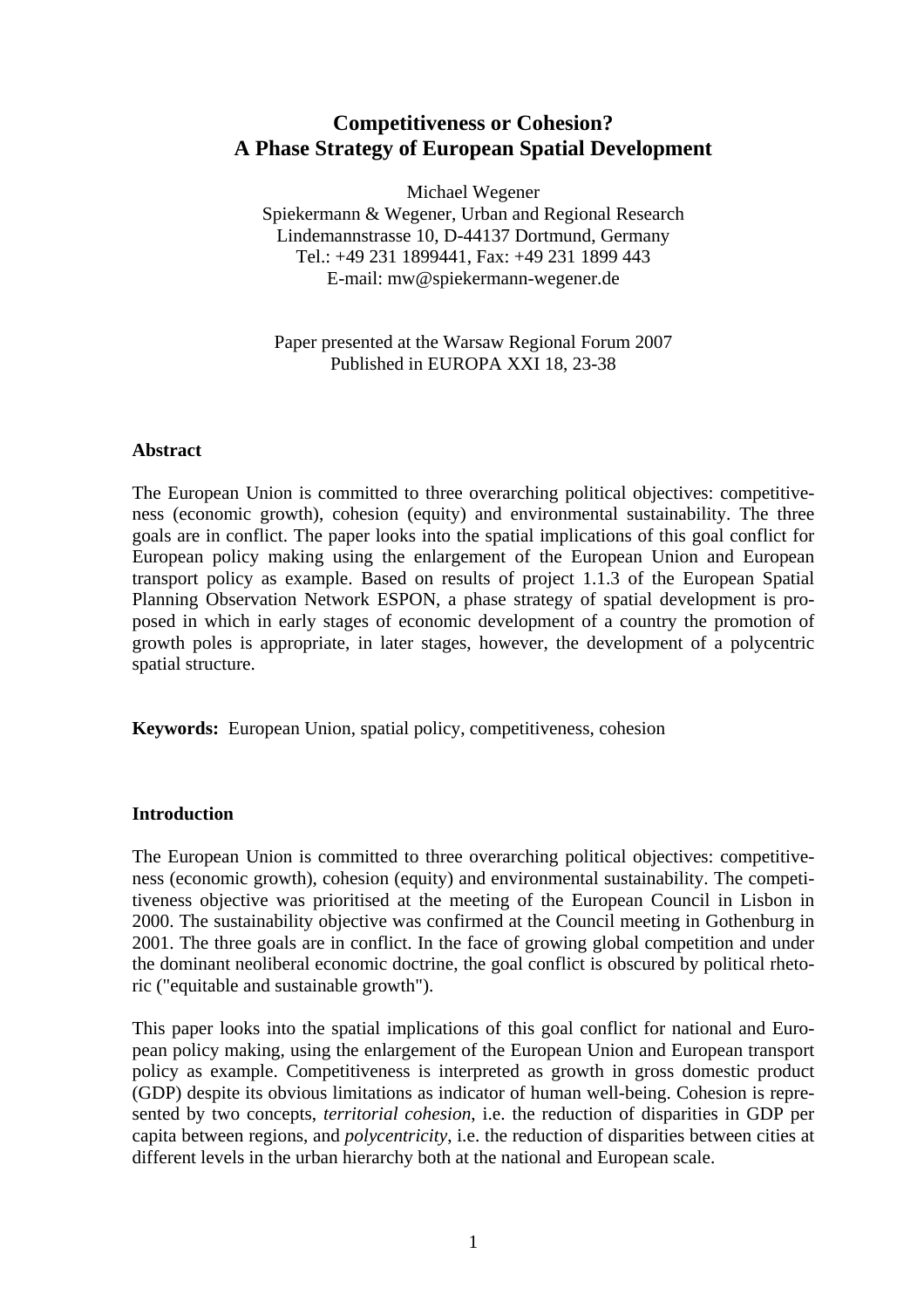The paper starts by presenting past and current trends in regional economic development in the old and new EU member states and their likely continuation in different scenarios of transport infrastructure improvements and their impacts on cohesion and polycentricity both at the national and European level. It shows that over time territorial cohesion improves in relative terms but declines in absolute terms, whereas polycentricity declines at the national and improves at the European level. Based on these findings, a phase strategy of spatial development is proposed in which in early stages of economic development of a country the promotion of growth poles is appropriate, in later stages, however, the development of a polycentric spatial structure.

#### **EU Enlargement and Cohesion**

The term cohesion stands for a wide range of concepts including social justice and solidarity and co-operation between the countries and regions in Europe. The objectives of economic and social cohesion date back to the Treaty of Rome (1957) and became official goals of the European Union in the Maastricht Treaty (1992). The Treaty of Lisbon of 2007 added territorial cohesion to the objectives of economic and social cohesion. Territorial cohesion addresses the spatial dimension of cohesion. It aims at reducing disparities between the regions and a balanced and polycentric spatial structure of the Union's territory. With the enlargement of the European Union by twelve new member states in 2004 and 2007, territorial cohesion has obtained a new dimension: The population of the European Union has increased by 28% but its wealth by only 7%. Regional disparities have doubled; the gap in wealth between the poorest and the richest regions has grown from 1:10 to 1:20; and even the poorest regions in Europe are affluent compared to the poorest regions in the world.

This dramatic increase in disparities presents a new challenge to European policy making. How much inequality in wealth, accessibility and quality of live between the regions in the European Union is acceptable? Perfect equality in living conditions in all parts of the Union's territory would be an illusive goal. Peripheral regions will remain peripheral because of their geographical location, and no government will be able to change this. But how much inequality is politically feasible? The new member states point to their disadvantage after sixty years of planned economies and demand continued transfers to catch up with the prosperity of the old member states. But how much equality would be sustainable? For the new member states, merely replicating the growth path of the old member states would have severe ecological implications. Should the wasteful life styles of the old member states be the model for all countries, just at a time when these become under pressure to reduce their energy consumption and greenhouse gas emissions? And finally, how much inequality is desirable? According to the Lisbon strategy, global competition requires the promotion of the most innovative and efficient central regions, and these may for some time to come continue to be the metropolitan regions in western Europe.

There are no easy answers to these questions. They involve values, interests and different beliefs about the likely effects of available policy options. While the followers of the neoliberal economic doctrine hold that in the face of growing global competition only the promotion of the economically strongest metropolitan regions will create the wealth needed to generate the spill-over effects for the economic recovery of the new member states, critics fear that such a strategy would deepen the existing gap in affluence between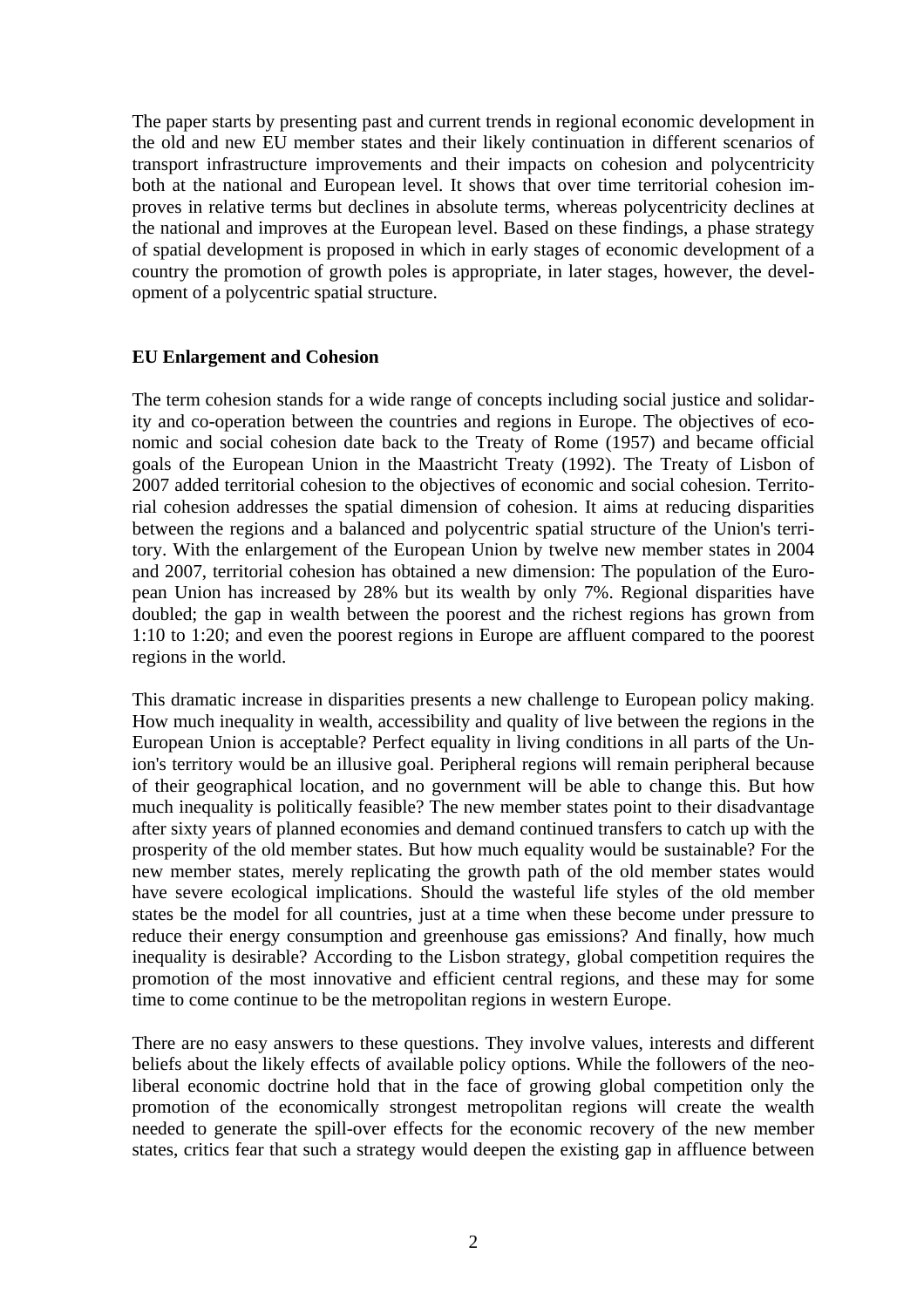the old and new member states and would run counter to the stated environmental objectives of the Community. Obscuring the goal conflicts between competitiveness, cohesion and sustainability by political rhetoric using oxymoron terms such as "equitable and sustainable growth" is, of course, no way out. What is needed is a rational discourse based on the best available scientific evidence which explores the likely impacts of available policies in terms of economic growth, territorial cohesion and environmental sustainability.

To contribute to such a rational discourse about European spatial policy after the enlargement of the EU by twelve new member states in 2004 and 2007 was the aim of the research project 1.1.3 "Enlargement of the European Union and the Wider European Perspective as Regards its Polycentric Structure" of the European Spatial Planning Observation Network ESPON. Established in 2006, the ESPON programme conducts applied research and studies on spatial development and planning seen from a European perspective in support of policy development in trans-national research groups part-financed by the European Regional Development Fund (ESPON 2008, Faludi 2008).

In ESPON 1.1.3 (ESPON 1.1.3 2006) simulation models were used to forecast the impacts of different scenarios of employment, migration and transport policies in conjunction with and after the EU enlargement. The SASI model was used to model the impacts of the EU enlargement as such and of related transport infrastructure investments.

The SASI model is a recursive simulation model of socio-economic development of regions in Europe subject to exogenous assumptions about the economic and demographic development of the European Union as a whole and transport infrastructure investments, in particular of the trans-European transport networks, and other transport policies. The SASI model differs from other regional economic models by modelling not only production (the demand side of regional labour markets) but also population (the supply side of regional labour markets). The impacts of transport infrastructure investments and transport system improvements on regional production and other transport policies is modelled by regional production functions in which, besides non-transport regional endowment factors, spatially disaggregate accessibility indicators are included. The model does not only represent spatial redistribution effects of transport policies but also generative effects on the European economy as a whole. The study area of the model are 1,330 NUTS-3 or equivalent regions in the 27 countries of the European Union plus Norway and Switzerland and the Western Balkan countries (see Figure 1). The remaining European countries, including the European part of Russia, are used as additional destinations when calculating accessibility indicators. Descriptions of the SASI model are contained in Wegener and Bökemann (1998), Bröcker et al. (2004), Wegener et al. (2005) and Wegener (2008).

In ESPON 1.1.3 the SASI model was used to forecast the spatial impacts of one reference scenario and six policy scenarios (ESPON 1.1.3 2006, 200-201):

- 00 Reference Scenario: no EU enlargement, no projects in new member states
- A1 EU enlargement, no projects in new member states
- $B1$  A1 + all TEN priority projects
- $B2 \text{ A}1 + B1 + \text{TEN/TINA}$  projects in new member states
- B3  $A1 + all TEN/TIMA projects$
- $B4$  A1 + B3 + additional TINA projects in new member states
- B5  $A1 + B3 +$  maximum TINA projects in new member states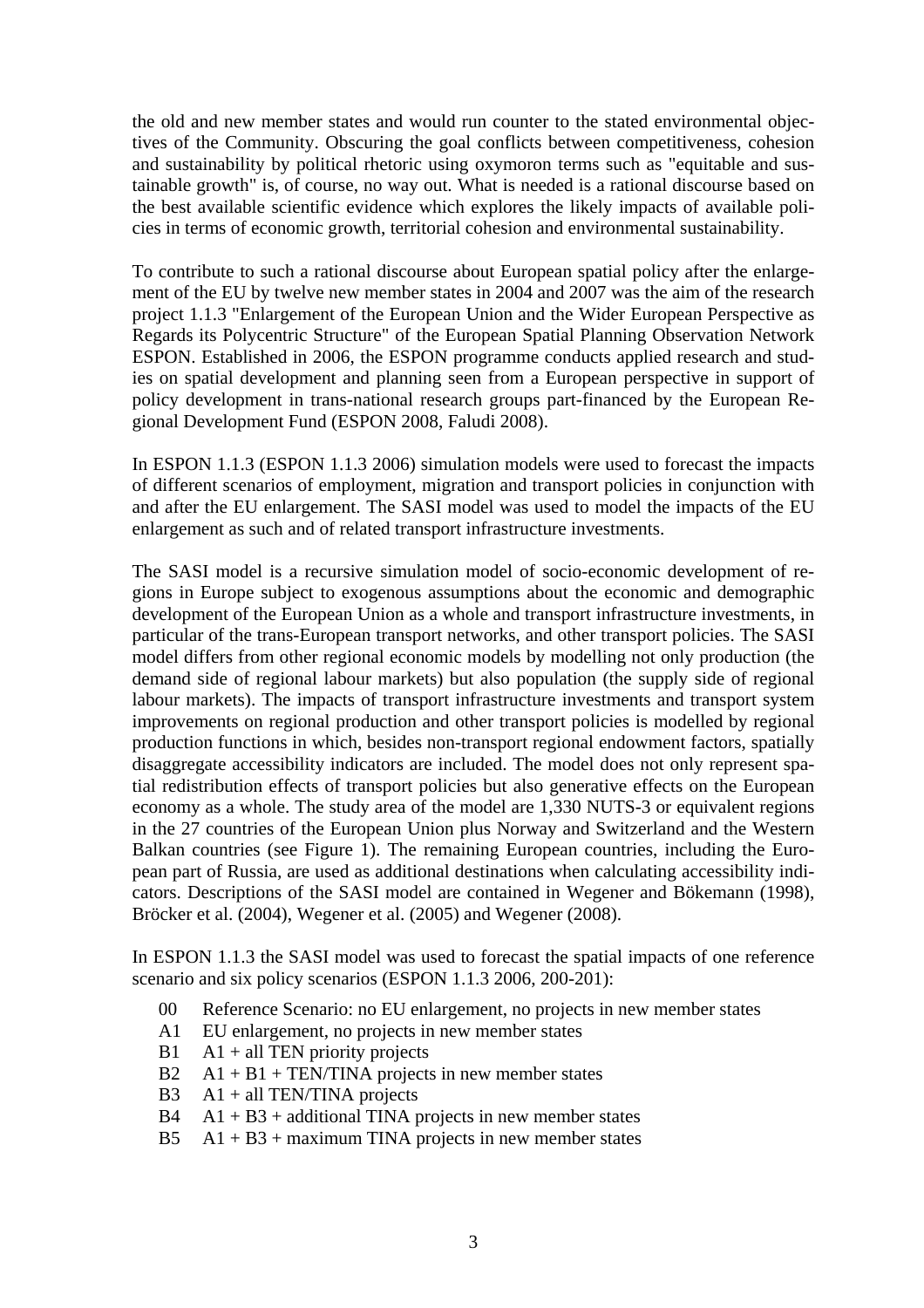

Figure 1. The SASI system of regions

The Reference Scenario (Scenario 00) is defined as the fictitious development that would have taken place if there had been no EU enlargement and only the transport projects of the "old" (Essen) priority list of TEN projects, which included only projects in the old member states, would be implemented. The Reference Scenario serves as the benchmark against which all policy scenarios are evaluated.

Scenario A1 is a scenario to examine the impacts of the EU enlargement itself on transport and hence accessibility and economic development. In the enlargement scenario no transport infrastructure projects beyond the projects already contained in the Reference Scenario are implemented. However, it is assumed that the process of enlargement started in 2004 gradually reduces the barriers to economic exchange and travel as well as waiting times and costs at border crossings between the old and new member states and between the new member states themselves.

All remaining policy scenarios include Scenario A1, i.e. assume the same integration effects as Scenario A1. Scenario B1 to B3 assume different combinations of the transport infrastructure projects of the "new" TEN priority list (HLG 2003) and the Transport Infrastructure Needs Assessment (TINA) projects in the new member states (European Union 2004, TINA 2002). Scenario B4 and B5 assume that, in addition to the projects included in Scenario B3, further transport infrastructure projects in the new member states defined for the EU 5th Framework project IASON (Bröcker et al. 2004, Wegener et al. 2005) will be implemented.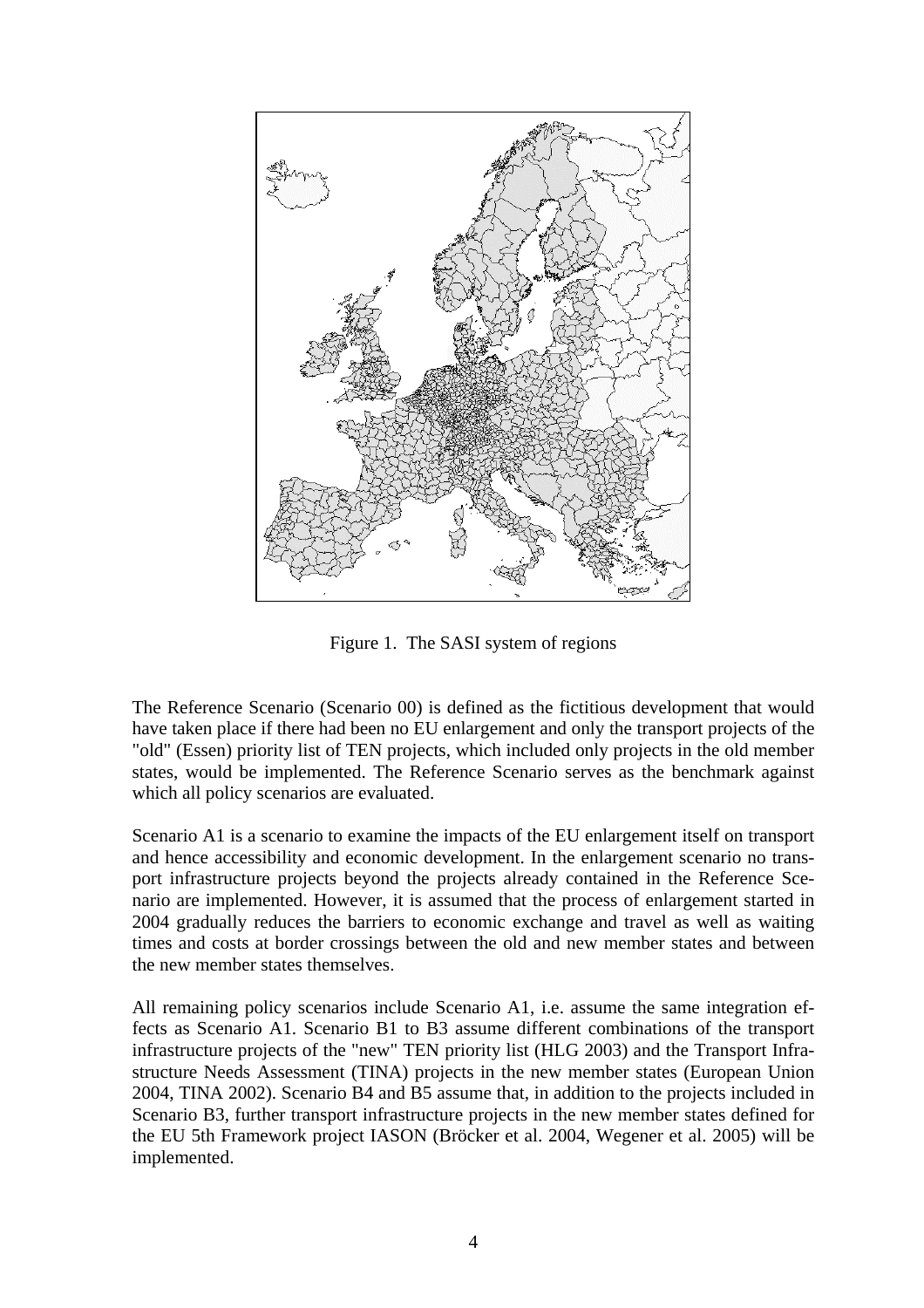The results of the simulation of the six policy scenarios until 2031 and their policy implications are discussed in the Final Report of ESPON 1.1.3 (2006, 201-218). Here only one aspect relevant for the topic of this paper will be highlighted: the difference between relative and absolute growth.

Figure 2 shows the impacts of Scenario B3 (EU enlargement + all TEN/TINA projects) on GDP per capita as the difference between GDP per capita in the policy scenario and in the Scenario 00 (no EU enlargement, no projects in the new member states) in the year 2031. Both maps show only winners: Because of reduced waiting times at borders and the reduction of other barriers to travel and trade and because of the substantial reductions in travel time and cost through the TEN and TINA transport infrastructure investments, all regions are better off.

However, there are significant differences in degree. The left-hand map shows relative differences in percent. It appears as if the regions in the new member states, in particular the Baltic states, Slovakia, Slovenia, Hungary, Romania and Bulgaria gain most, but also the Western Balkan countries, because they benefit from the improved accessibility of their EU neighbours. A look at the right-hand map, however, gives a different picture. The map shows absolute differences in GDP per capita in Euro (of 2005 to exclude inflation). Now it becomes clear that the higher percentage gains of the new member states are in absolute terms much smaller than the gains of the old member states because of their still much lower income levels.

The distinction between relative and absolute growth has implications for the debate about cohesion. Is Scenario B3 successful in terms of territorial cohesion? At first sight it seems so because in relative terms the differences in regional income between the rich and the poor member states decrease. But can this be called convergence if in absolute terms the gap in income between the rich and poor regions becomes larger?

The SASI model calculates a range of cohesion indicators to measure the convergence or divergence effects of different scenarios. It was demonstrated in the IASON project (Bröcker et al. 2004, Wegener et al. 2005, 36-38) and in ESPON 2.1.1 (2005, 96-100) that different cohesion indicators give different results. The most important distinction is whether the indicator measures relative or absolute convergence or divergence. If, for instance, all regions gain in relative terms by the same percentage, the richer regions gain more in absolute terms as shown above. Some commonly used indicators, such as the coefficient of variation or the Gini coefficient, may indicate relative convergence where in absolute terms divergence may occur.

Figure 3 illustrates this by two scatter diagrams showing the correlation between change and level of GDP per capita in Scenario B3. The left-hand diagram shows relative, the right-hand one absolute change plotted against the level of GDP per capita. In the left-hand diagram the regression line points downward, indicating that in relative terms the gains in GDP per capita are larger in the poorer regions. However, in the right-hand diagram the regression line points upward, indicating that the richer regions gain more in absolute terms. Whether one calls this convergence or divergence is a matter of political preference, but it is important to clearly state which type of indicator is used.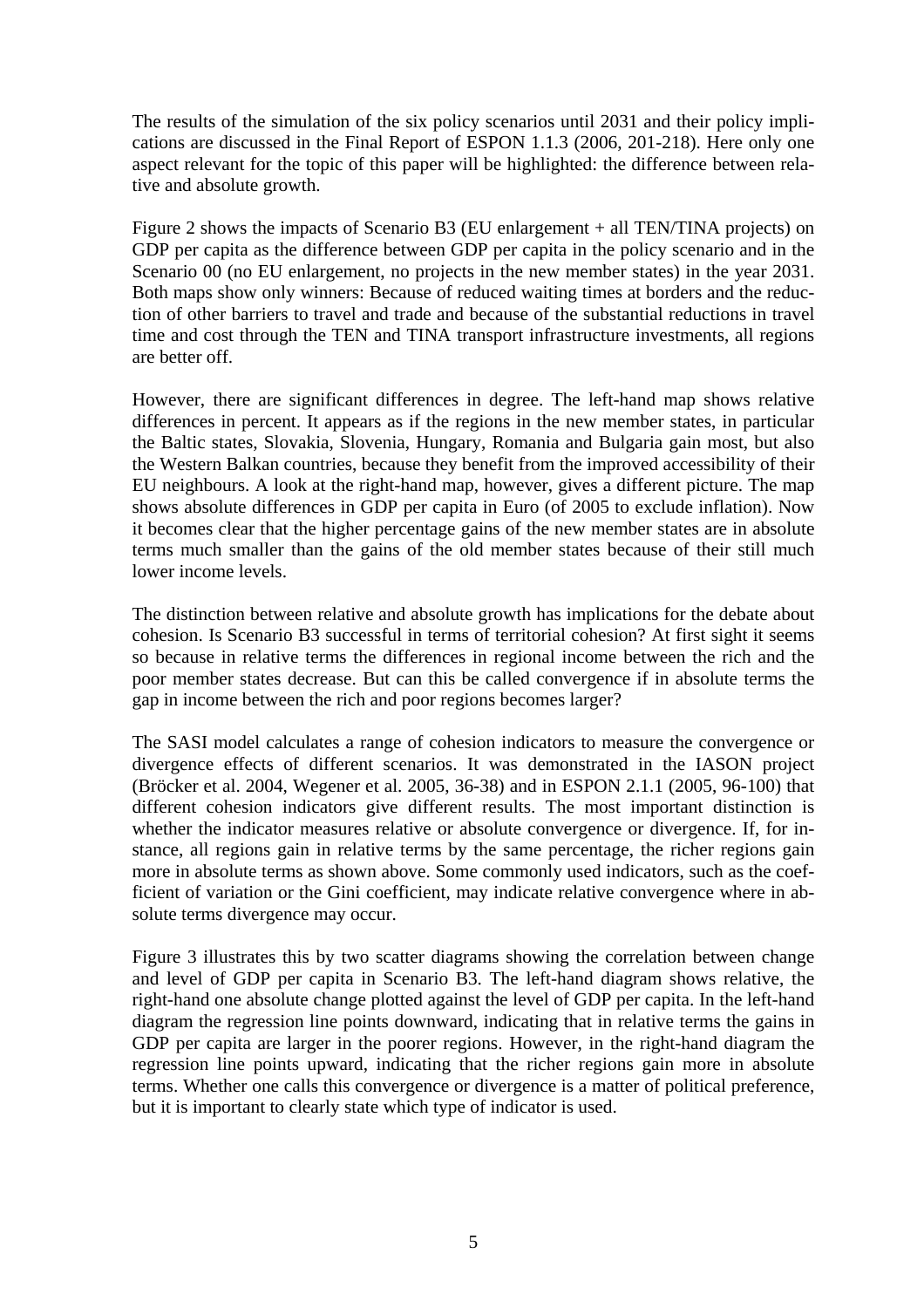

Figure 2. Scenario B3 (EU enlargement + all TEN/TINA projects): relative (left) and absolute (right) difference in GDP per capita to Reference Scenario 00 in 2031



Figure 3. Scenario B3 (EU enlargement + all TEN/TINA projects): relative (left) and absolute (right) difference in GDP per capita to Reference Scenario 00 in 2031 v. level of GDP per capita in 2031.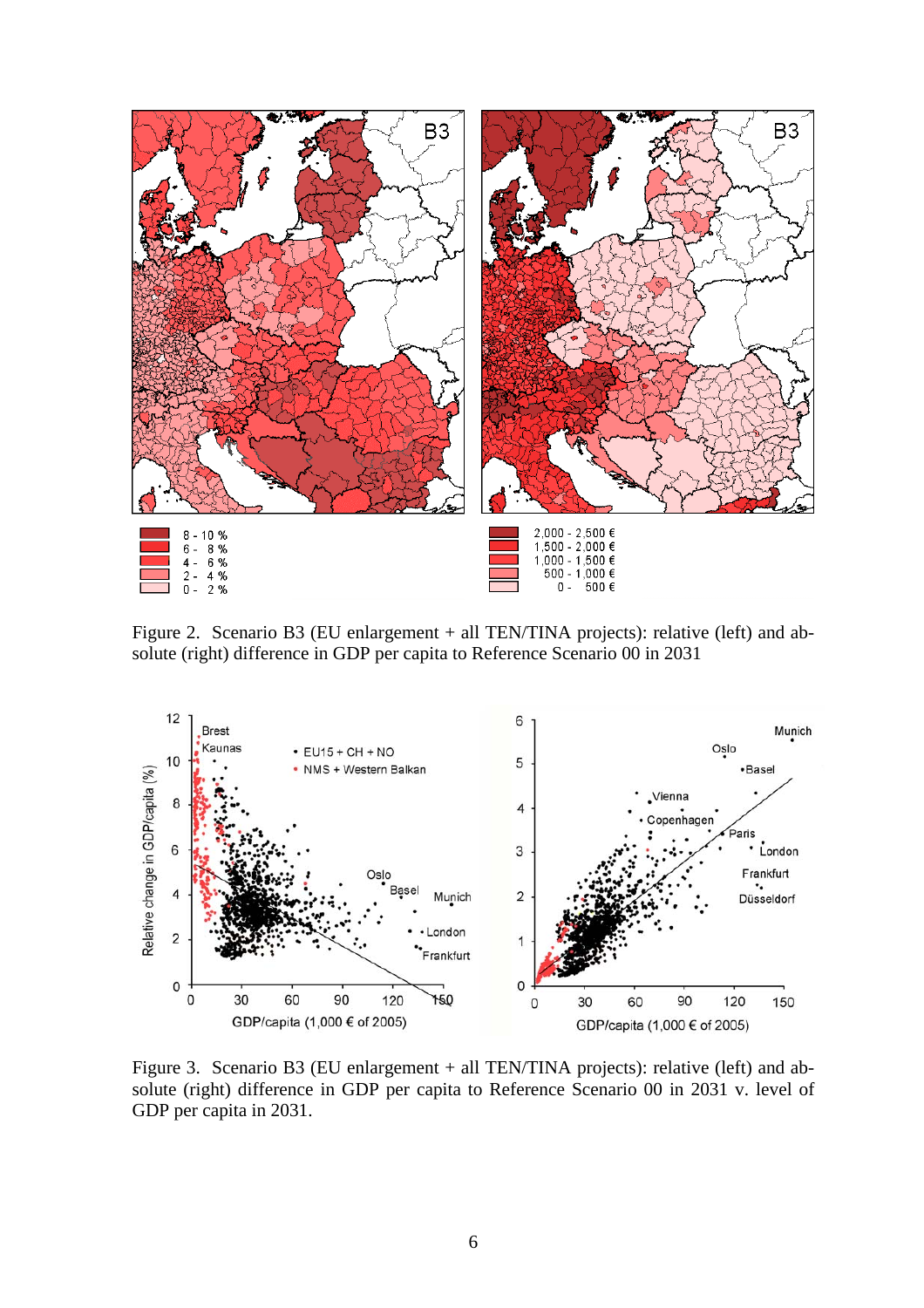## **EU Enlargement and Polycentricity**

The objective of balanced polycentric urban systems was first introduced by the European Spatial Development Perspective (ESDP) (European Union 1999). The interest in polycentric development was fuelled by the hypothesis put forward in the ESDP that polycentric urban systems are more efficient, more sustainable and more equitable than both monocentric urban systems and dispersed small settlements.

Until today the concept of polycentricity has remained largely at the level of rhetoric without a precise operational definition (which puts it into a class with similarly vague concepts such as "city networks" or "industrial clusters"). There exist no generally accepted methods to identify or measure polycentricity at different spatial scales or to assess the impacts of polycentricity (or the lack of it) with respect to policy goals such as efficiency (competitiveness), equity (cohesion) and sustainability. It is therefore impossible to determine an optimum degree of polycentricity between centralisation and decentralisation or, in other words, between the extremes of monocentricity and dispersal. How much polycentricity is most efficient? Large centres offer economies of scale but risk negative effects of overagglomeration. Dispersed settlements are too small to support major infrastructure facilities. Furthermore, how much polycentricity is equitable? Spatial polarisation may lead to social and spatial segregation. Spatial dispersal is egalitarian but denies the opportunities for social mobility. And finally, how much polycentricity is sustainable? Large cities use less energy for transport but more for high-rise buildings and heating, whereas dispersed settlements are wasteful in terms of energy for transport. These open questions make it difficult to formulate well-founded policy recommendations as to which cities should be developed with priority.

It is therefore necessary to develop an operational concept of polycentricity and operational methods for identifying and measuring the polycentricity of European urban systems. The methodology should allow

- to measure the degree of polycentricity of the urban system of a region, a country or Europe at large,
- to evaluate it with respect to policy objectives, such as competitiveness, cohesion and environmental sustainability
- to forecast the impacts of European policies on the degree of polycentricity and its impacts on major policy goals.

With this in mind, ESPON 1.1.1 (2004, 60-84 and 329-346) developed an index of polycentricity consisting of three components and seven sub-indicators (Table 1):

- The *size* indicator measures the distribution of population and GDP based on the notion that a flat rank-size distribution is more polycentric than an urban system dominated by one large city.
- The *location* indicator measures the spatial distribution of cities assuming that a uniform distribution of cities across a territory is better for a polycentric urban system than one where all cities are clustered in one part of the territory.
- The *connectivity* indicator measures the distribution of accessibility across cities assuming that an urban system with good connections between lower-level cities is more polycentric than one in which all connections are concentrated on the largest city.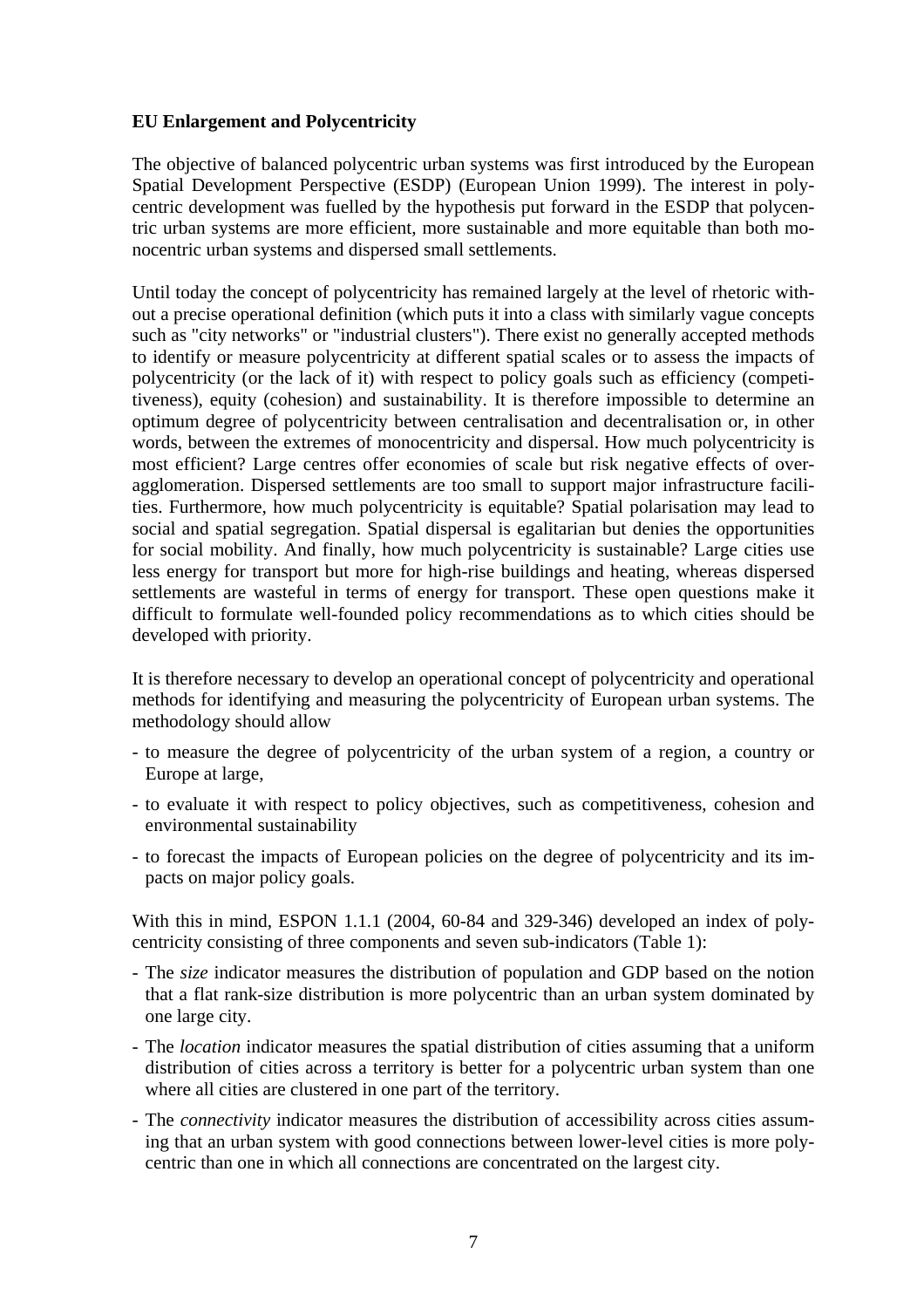| Table 1. The index of polycentricity |  |
|--------------------------------------|--|
|--------------------------------------|--|

| Index          | Sub-index          | Indicator                                                                                                                                                    |  |
|----------------|--------------------|--------------------------------------------------------------------------------------------------------------------------------------------------------------|--|
| Polycentricity | Size $(33%)$       | Slope of regression line of population $(10\%)$<br>Primacy rate of population (40%)<br>Slope of regression line of GDP $(10\%)$<br>Primacy rate of GDP (40%) |  |
|                | Location $(33%)$   | Gini coefficient of service areas                                                                                                                            |  |
|                | Connectivity (33%) | Slope of regression line of accessibility $(50\%)$<br>Gini coefficient of accessibility (50%)                                                                |  |

The index of polycentricity was calculated for all countries of the European Union and Norway and Switzerland for the Functional Urban Areas (FUAs) identified in ESPON 1.1.1. Figure 4 shows the sub-indicators using Poland as an example.



Figure 4. Components of polycentricity of Poland: size index population (top left), size index GDP (top right) , location index (bottom left), connectivity index (bottom right)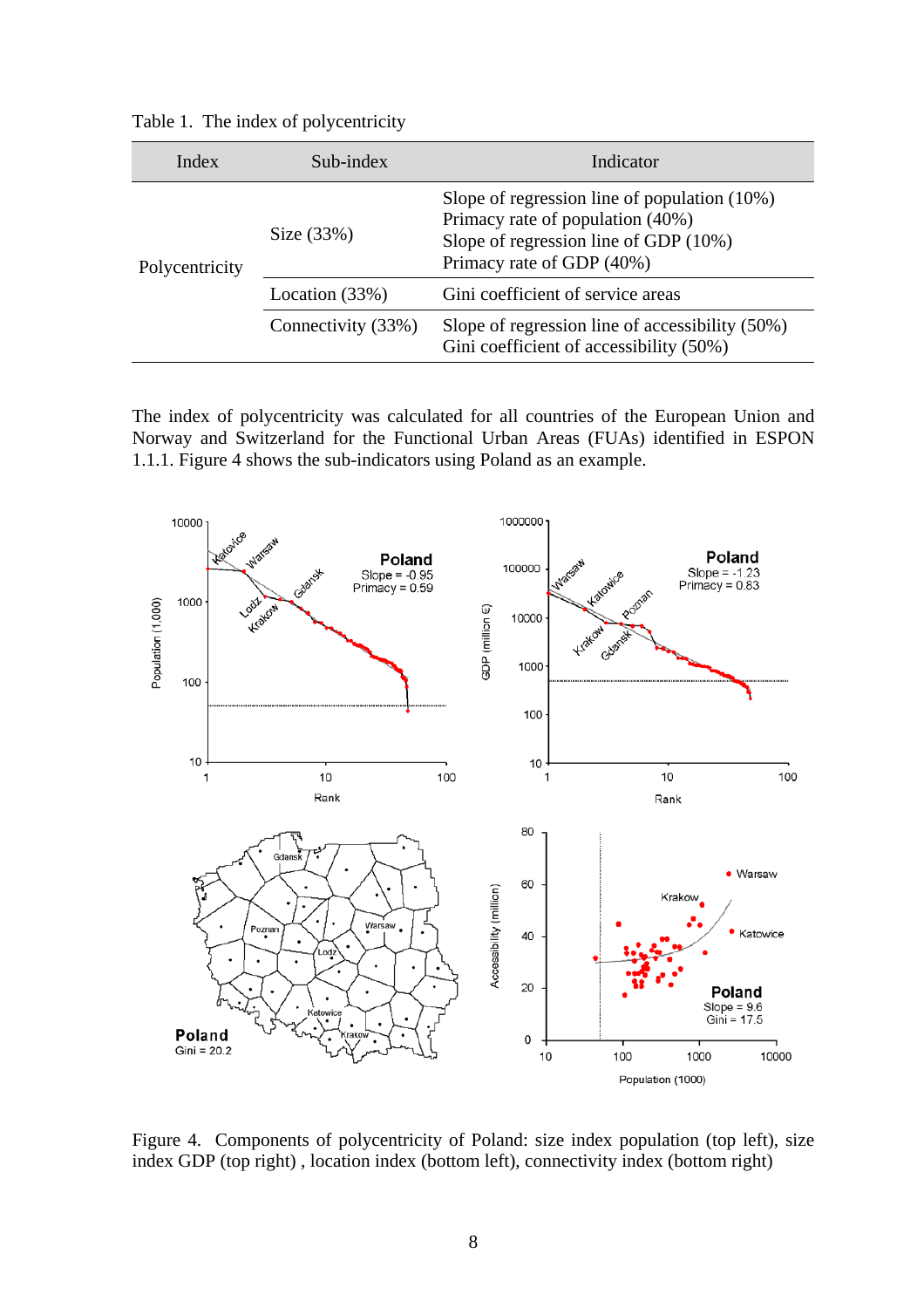The index of polycentricity was calculated in ESPON 1.1.3 (2006, 157-173) for the FUAs defined in ESPON 1.1.1 in the new member states. Table 2 shows the results of the evaluation for the three component indices and the index of polycentricity for the new member states on a 0-100 scale. The last two rows of the table show the weighted average scores of the new member states (NMS) and, for comparison, the weighted average scores of the old member states (EU15).

| Country         | <b>FUAs</b> | <b>Size</b> | Location | Connectivity | Polycentricity |
|-----------------|-------------|-------------|----------|--------------|----------------|
| <b>Bulgaria</b> | 31          | 77.1        | 80.2     | 52.6         | 68.8           |
| Cyprus          | 4           | 75.7        | 100.0    | 89.1         | 87.7           |
| Czech Republic  | 25          | 79.2        | 51.7     | 63.5         | 63.8           |
| Estonia         | 10          | 64.7        | 94.8     | 26.4         | 54.5           |
| Hungary         | 77          | 61.6        | 57.7     | 50.4         | 56.3           |
| Lithuania       | 8           | 76.5        | 83.5     | 18.5         | 49.0           |
| Latvia          | 8           | 35.5        | 97.0     | 52.4         | 56.5           |
| Poland          | 48          | 84.1        | 83.1     | 58.7         | 74.3           |
| Romania         | 59          | 78.3        | 80.9     | 46.6         | 66.6           |
| Slovenia        | 6           | 76.0        | 91.6     | 72.0         | 79.4           |
| Slovakia        | 27          | 83.5        | 77.0     | 41.6         | 64.4           |
| NMS average     | 303         | 77.5        | 77.1     | 52.7         | 67.3           |
| EU15 average    | 1,200       | 77.7        | 57.2     | 68.1         | 66.1           |

Table 2. Component indices and polycentricity index

Table 2 shows that the new member states on average have urban systems that are more polycentric than those of the old member states. This is mainly because their cities are more evenly distributed over space. With respect to connectivity, however, they are on average more polarised. Except for the special case of Cyprus, the most polycentric countries are Slovenia and Poland. Slovenia has high scores in all three polycentricity dimensions. Poland scores high in the size index and the location index but is weak in the connectivity index because all transport lines are oriented towards Warsaw. The Baltic states and Hungary are the least polycentric of the new member states. Estonia and Lithuania suffer from the poor accessibility of their peripheral areas, Latvia from the dominance of Riga, and Hungary is weak in all three dimensions.

A similar analysis was performed for the whole of Europe for the 76 Metropolitan Growth Areas (MEGAs) defined by ESPON 1.1.1. (ESPON 1.1.3 2006, 169-172). The system of MEGAs is even more balanced than if all FUAs were considered. The MEGAs in the new member states are in the lower ranks of the urban hierarchy in Europe. In the rank-size distribution of GDP of MEGAs in Europe, medium-sized economic centres, such as Stuttgart, Frankfurt and Hamburg score higher than their population size would indicate. Even more than in the rank-size distribution of population, the MEGAs in the new member states find themselves at the tail end of the distribution.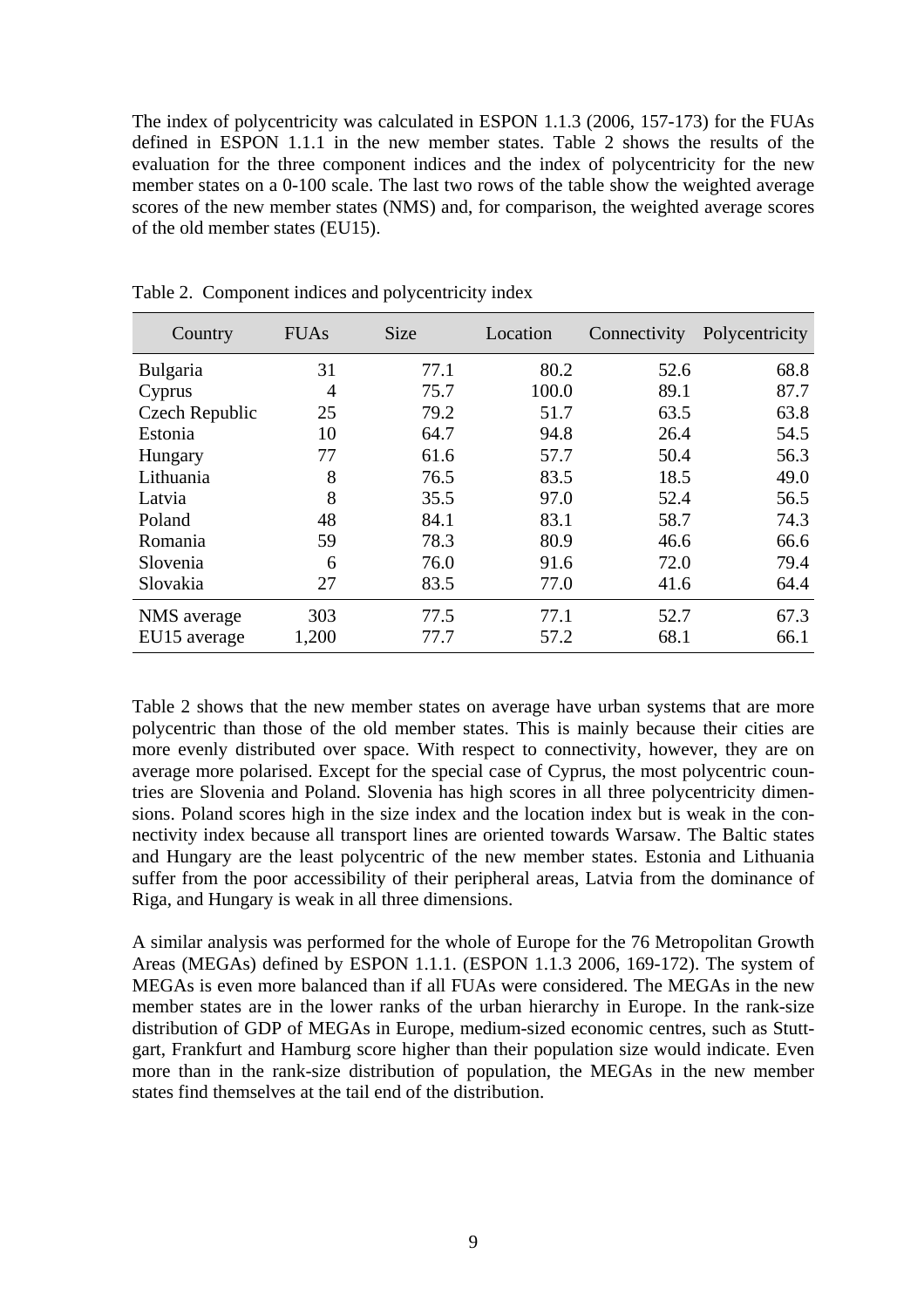The location of MEGAs is, however, highly clustered in the curved shape between southwest England, the Benelux countries, the Rhine-Ruhr and Rhine-Main regions, Switzerland and northern Italy – the "Blue Banana" and not the "Pentagon". At the outer periphery, however, there are large areas served only by one MEGA.

Accessibility is relatively equally spread over large and small cities as it should be in a polycentric urban system. The MEGAs with the highest accessibility are all in the old EU member states, whereas those in the new member states are still less well linked to the major centres in western Europe.

The polycentricity index can be used to forecast polycentricity trends and the impacts of EU policies on polycentricity. In ESPON 1.1.3 this was done with the SASI model for the six policy scenarios described above (ESPON 1.1.3 2006, 214-217). A methodological difficulty in forecasting polycentricity is that the SASI model deals with NUTS-3 regions and not cities. It was therefore assumed that population, GDP and accessibility of cities change like those of the NUTS-3 region in which they are located.

Figure 5 (left) shows the development of the polycentricity index between 1981 and 2031 for the old (EU15) and new (NMS) member states. The diagram confirms that the urban systems of the new member states are on average more polycentric than those of the old member states. They were even more polycentric in the past because of their history as planned economies in which there was no market-driven spatial development. However, after the opening of the Iron Curtain in the early 1990s, their capital cities and major agglomerations attracted formerly suppressed rural-to-urban migration with the effect that these cities grew at the expense of smaller urban centres.

Moreover, if the forecasts of the model are correct, polycentricity in the new member states will further decline due to market forces and even become lower than that of the old member states. Polycentricity in the old member states declines, too, but much more slowly than in the new member states because of their longer experience with market-driven spatial development. This is possibly also the reason why the infrastructure improvements in Scenarios B1 to B5 have only little effect on polycentricity in the old member states. Another reason may be that the transport networks in the old member states are already highly developed and can only marginally be improved. However, in the new member states there is still a great demand for transport infrastructure and so infrastructure improvements have much larger effects.

Figure 5 (right) shows the development of the global index of polycentricity based on MEGAs between 1981 and 2031 in the Reference Scenarios and the six policy scenarios. Unlike the forecasts of national polycentricity, polycentricity at the highest level of the urban hierarchy in Europe has increased in the past and is likely to increase in the mediumterm future. This is mainly due to the fast economic growth of the capital cities and other large cities in the new member states. Already the opening of the Iron Curtain in the early 1990s and the integration effects of the EU enlargements in 2004 and 2007 (Scenario A1) have moved these cities up in the urban hierarchy.

The comparison of the two diagrams in Figure 5 confirms that the goals of European polycentricity and national polycentricity are in conflict and that the price for gains in polycentricity at the European level are more polarised national urban systems.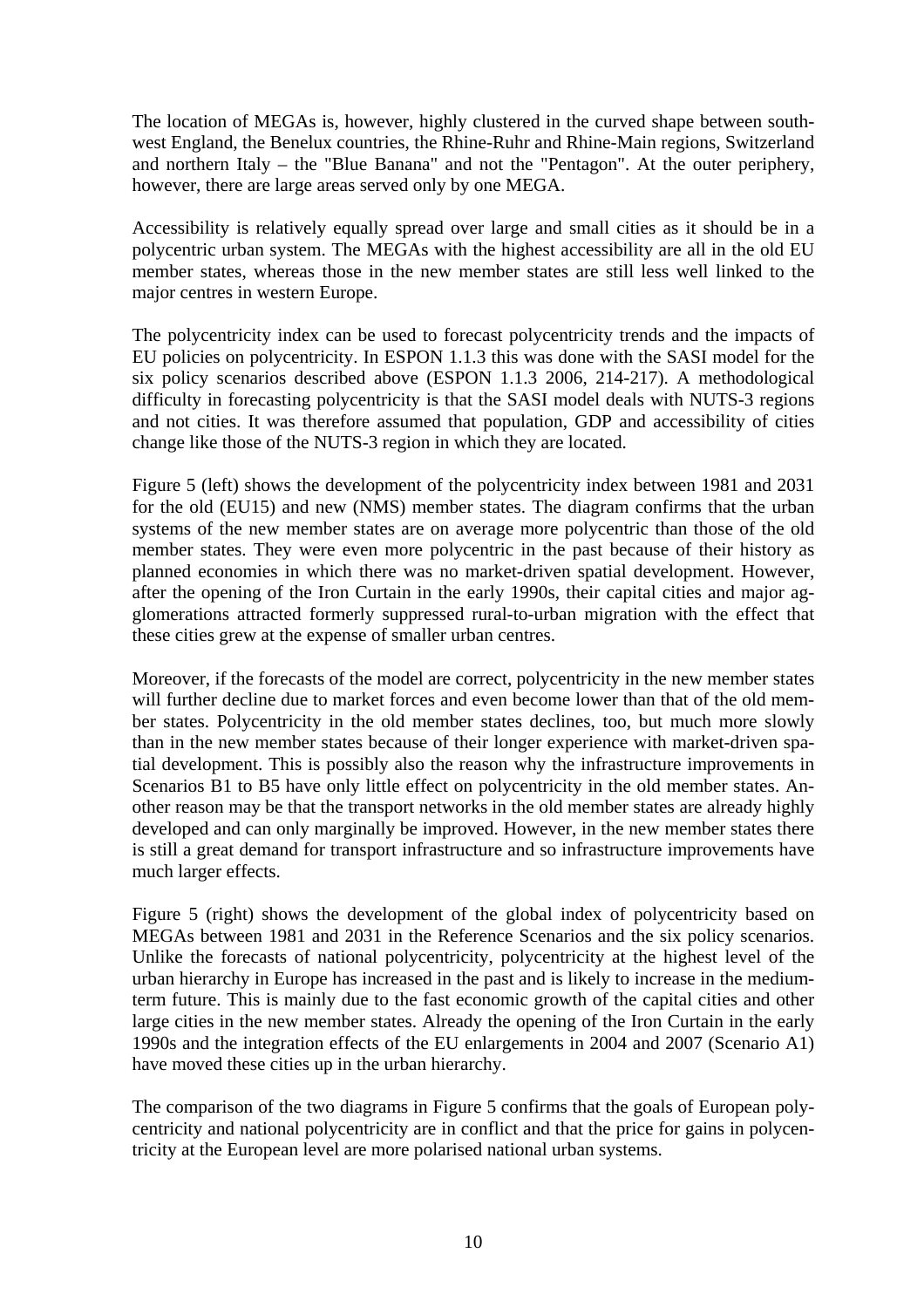

Figure 5. Development of polycentricity in the old and new member states (left) and development of polycentricity of MEGAs in Europe (right) 1981-2031

#### **A Phase Strategy of Spatial Development**

Polycentricity is associated with major policy objectives of the European Union. Countries with a polycentric urban system are in general economically more successful and environmentally more sustainable than countries with a dominant capital city, but not necessarily spatially more equitable if also rural regions are included (ESPON 1.1.1 2004, 80-82). However, the polarisation of the urban systems in the new member states has increased since their transition from planned to market economies in the 1990s and is likely to further increase in the future.

This creates serious goal conflicts for future EU spatial policy oriented at a balanced polycentric territorial structure of Europe (see Table 3).

| Goal                          | Policy                      | Goal conflict                                     |
|-------------------------------|-----------------------------|---------------------------------------------------|
| Competitiveness<br>("Lisbon") | Strengthen global cities    | Polarisation between old and new<br>member states |
| European                      | Strengthen major cities in  | Polarisation between cities in new                |
| cohesion                      | new member states           | member states                                     |
| National                      | Strengthen medium-sized     | Competitiveness of new member                     |
| cohesion                      | cities in new member states | states may decrease.                              |
| Sustainability                | Strengthen small cities in  | Competitiveness of new member                     |
| ("Gothenburg")                | new member states           | states may decrease.                              |

Table 3. Goal conflicts of polycentricity (ARL 2004)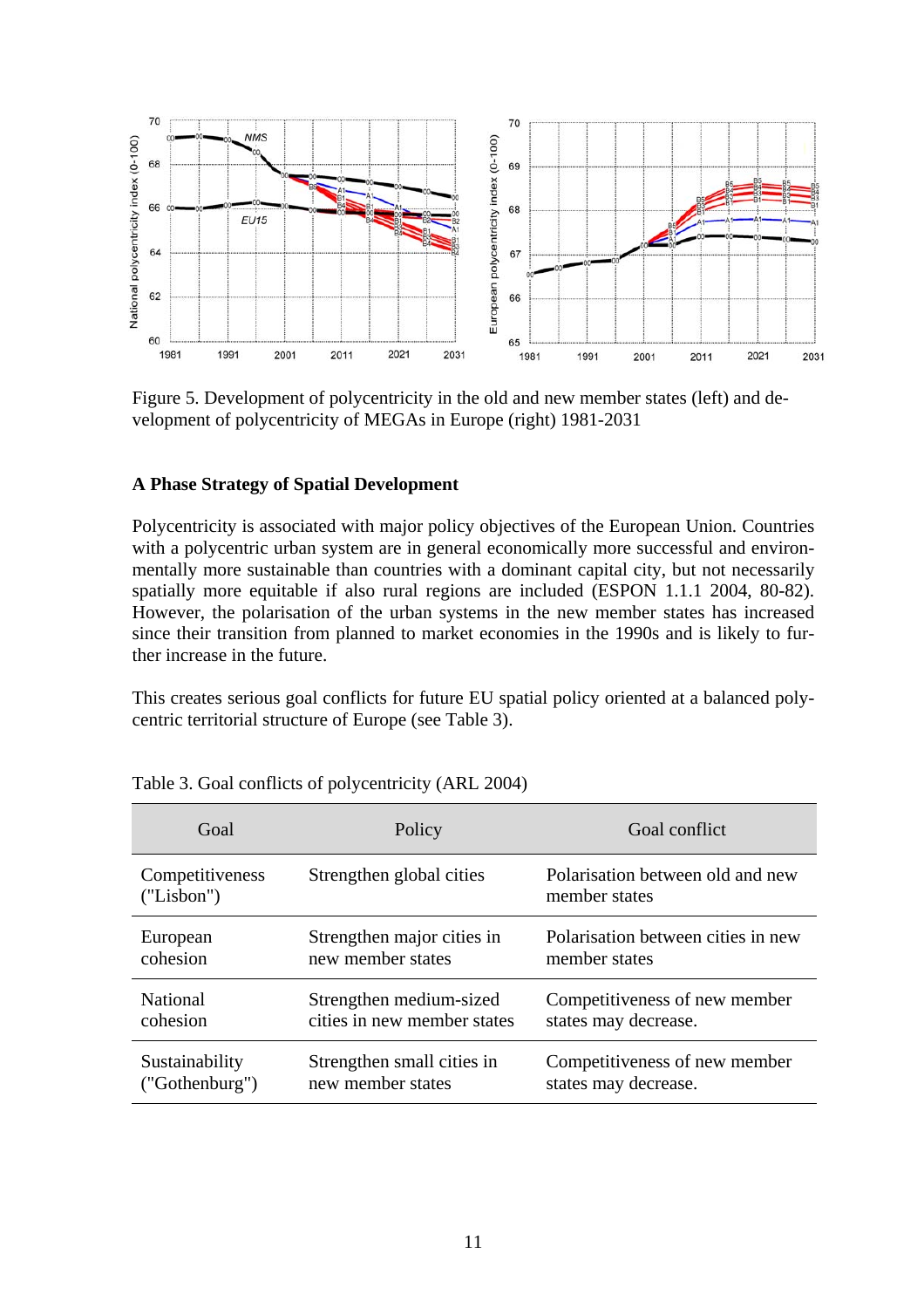If, for instance, the goal is to strengthen major urban centres outside the "Pentagon", this will increase spatial disparities between the already too dominant capital cities and other large cities in countries such as the Baltic states, Hungary or the Czech Republic. However, if the promotion of balanced urban systems in these countries is a common goal, more Structural Funds and transport infrastructure would have to go into the peripheral regions of the new member states, and this would go at the expense of their capitals.

It is the responsibility of the future spatial policy of the European Union to find a rational solution to these goal conflicts. This solution cannot be the one-sided pursuit of one of the conflicting goals at the expense of the others. Rather, the task is to develop a balanced strategy which is differentiated in both space and time and takes the specific needs of different regions into account.

Such a strategy starts from a phase model of spatial development according to which in early stages of economic development of a country the promotion of growth poles is appropriate, in later stages, however, the development of a polycentric spatial structure. This allows to set different priorities in the old and the new member states: In the old member states decentralised, polycentric spatial structures are promoted. In the new member states for a limited transition period the capital cities and other major cities are be strengthened until later also in these countries balanced polycentric spatial structures can be developed. The rationale behind this is that scientific and technical innovations are not restricted to large agglomerations but can also, or even better, be achieved in well connected cities of medium size. Such a strategy is not in conflict with the competitiveness goal but achieves it in a more sophisticated way than by the one-sided promotion of large agglomerations.

From such a spatial strategy differentiated in space and time new challenges for European spatial policy arise: In a multi-level approach to policy formulation policies at the EU level (macro), at the national level (meso) and at the regional-local level (micro) need to be coordinated (vertical co-ordination). In a cross-sectional approach to policy making the stated EU goals competitiveness, cohesion and sustainability need to be reconciled (horizontal co-ordination). This requires co-ordinated multi-level and cross-sectoral policy combinations or integrated strategies (ESPON 1.1.3 2006, 219-233):

- Structural policy: In a transition phase subsidies from the Structural Funds should focus on major city regions in new member states to facilitate convergence at the European level. In the following phase they should focus on second-tier cities and rural areas.
- Infrastructure policy: In a transition phase priority should be given to fast and efficient transport between the main cities in the new member states and with the economic centres in the old member states. Later the focus should shift to improving the accessibility of medium-sized cities and rural areas.
- Financial integration: In the near future the centralising effects of liberalisation should be accepted as condition for rapid economic growth. In the long run, however, decentralisation at the national and regional level should be supported to ensure that equity is not overshadowed by competition.
- Border region integration: In the short term successful forerunner regions should be promoted, but in the medium and long term the focus should be on the integration of disadvantaged and lagging regions.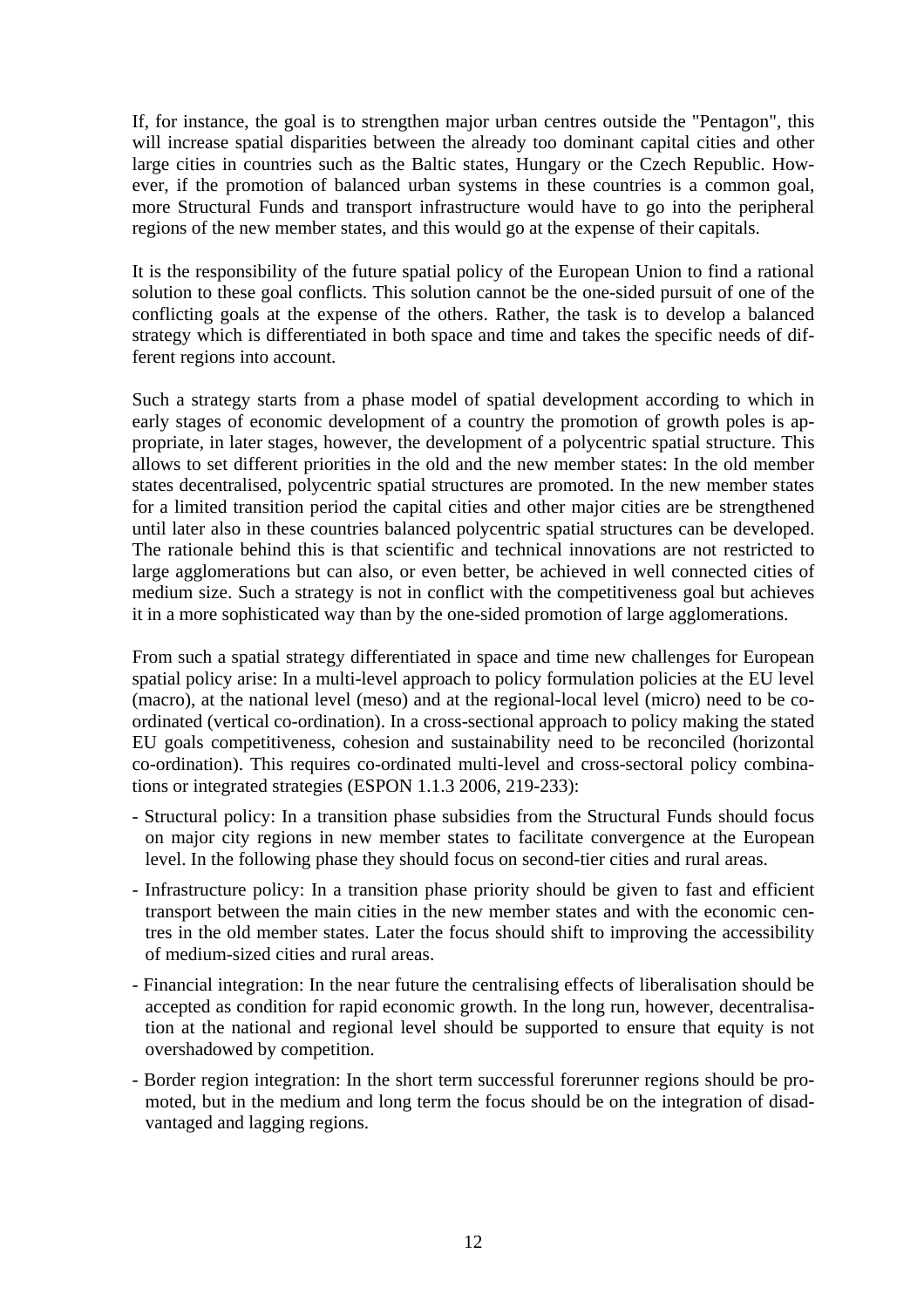It is interesting to note that one of the new member states, Poland, has already adopted a phasing strategy of spatial policy (Korcelli 2005). The National Concept of Spatial Development of 2001 in a first stage gives priority to offering advantages to private investors and accepts interregional and interurban disparities as a price to be paid for rapid economic growth, but for a later phase foresees spatial equalisation policies, after the development gap between Poland and the west European countries has become smaller.

### **Conclusions**

The European Spatial Development Perspective (ESDP) of 1999 is still waiting to be updated to take account of the enlargement of the EU. Instead the ministers of the EU member states responsible for spatial planning, at the Leipzig meeting of 25 May 2007, agreed on the Territorial Agenda of the EU, a declaration of intent that is to be reviewed in future negotiations (European Union 2007). The Territorial Agenda of the EU confirms the objectives of the ESDP, polycentric spatial development, equitable access to infrastructure and knowledge and protection of nature and cultural heritage, but it ignores the special needs of the new member states, which differ from those of the old member states, and it suggests that growth, cohesion and sustainability are not in conflict.

It is necessary to raise the awareness that Europe needs a common spatial policy to cope with the challenges of globalisation, climate change and energy scarcity. This requires a renewed European Spatial Development Perspective for the enlarged EU territory. The new ESDP must differentiate between different types of member states, regions and cities taking account of their different stages of development and hence their different development needs.

The new ESDP must set different priorities in the old and new member states: In the old member states decentralised, polycentric spatial structures should be promoted. In the new member states for a limited transition period the capital cities and other major cities should be strengthened. Later also in these countries balanced polycentric spatial structures are to be developed.

# **Acknowledgement**

The author is grateful to his project colleagues in ESPON 1.1.1 and ESPON 1.1.3 for their permission to report on common work.

# **References**

ARL - Academy for Spatial Research and Planning (2004), *Why the EU Needs a European Spatial Development Policy*. Position Paper 60. Hanover, ARL. http://www.arl-net.org/ pdf/publications/PosPaper60\_engl.pdf.

Bröcker, J., Meyer, R., Schneekloth, N., Schürmann, C., Spiekermann, K., Wegener, M. (2004), *Modelling the Socio-Economic and Spatial Impacts of EU Transport Policy*. Deliverable D6 of IASON (Integrated Appraisal of Spatial Economic and Network Effects of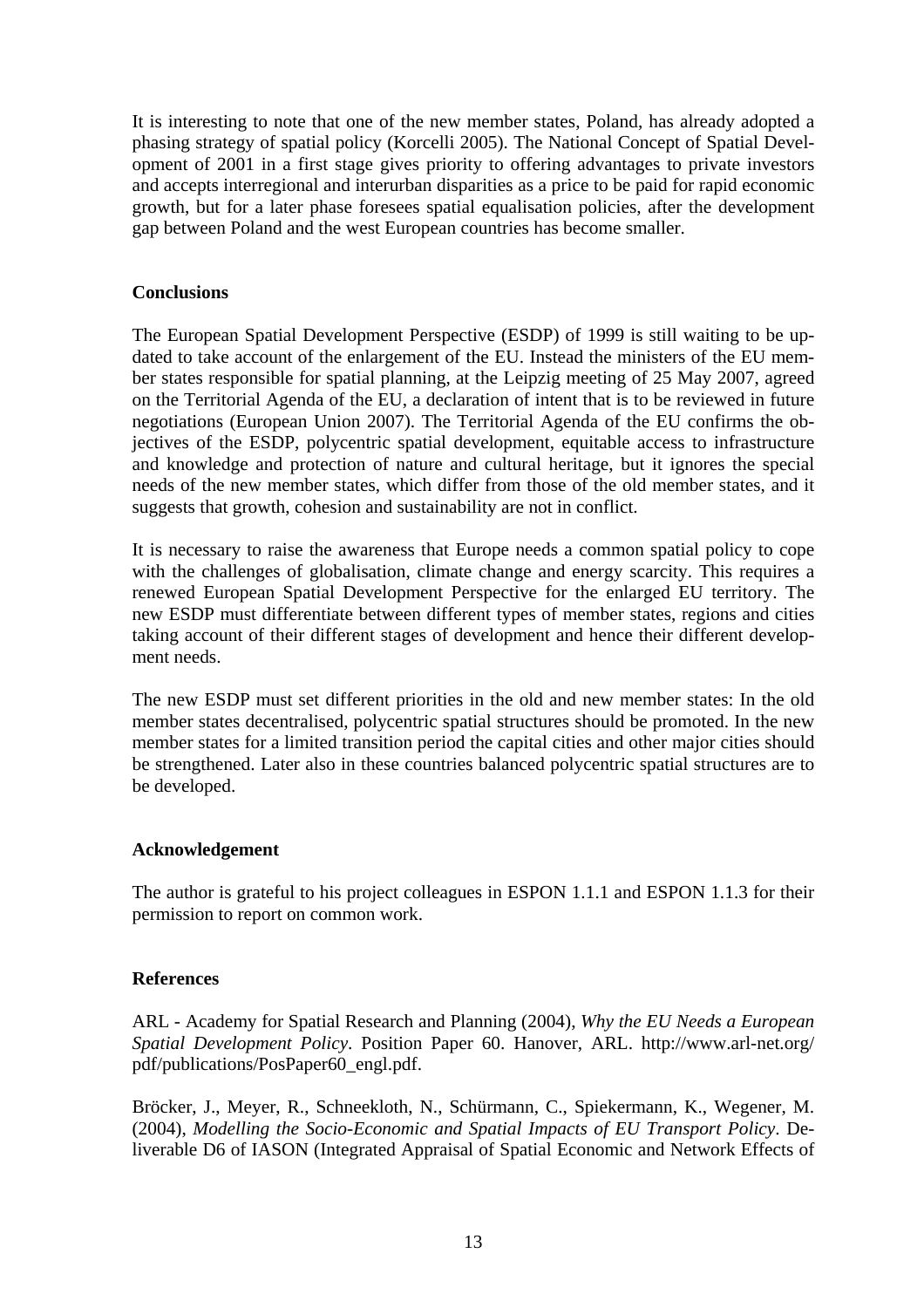Transport Investments and Policies). Kiel/Dortmund, Christian Albrechts University of Kiel/Institute of Spatial Planning.

ESPON (2008), *European Spatial Planning Observation Network*. http://www.espon.eu.

ESPON 1.1.1. (2004), *Potentials for Polycentric Development in Europe*. Final Report. Stockholm, Nordic Centre for Spatial Development. http://www.espon.eu/mmp/online/ website/content/projects/259/648/file\_1174/fr-1.1.1\_revised-full.pdf.

ESPON 1.1.3. (2006), *Enlargement of the European Union and the wider European Perspective as regards its Polycentric Spatial Structure*. Final Report. Stockholm, Royal Institute of Technology. http://www.espon.eu/mmp/online/website/content/projects/259/650/ file\_1190/full\_revised\_version\_113.pdf.

ESPON 2.1.1 (2005), *Territorial Impact of EU Transport and TEN Policies*. Final Report. Kiel, Institute of Regional Research, Christian Albrechts University. http://www.espon.eu/ mmp/online/website/content/projects/243/239/file\_374/fr-2.1.1\_revised.pdf.

European Union (1999), *ESDP – European Spatial Development Perspective: Towards Balanced and Sustainable Development of the Territory of the European Union*. Luxembourg, Office for Official Publications of the European Communities. http://ec.europa.eu/ regional\_policy/sources/docoffic/official/reports/pdf/sum\_en.pdf.

European Union (2004), Decision No 884/2004/EC of the European Parliament and of the Council of 29 April 2004 amending Decision No 1692/96/EC on Community guidelines for the development of the trans-European transport network. *Official Journal of the European Union*, L 167: 1–38*.*

European Union (2007), *Territorial Agenda of the European Union: Towards a more Competitive and Sustainable Europe of Diverse Regions*. Agreed on the occasion of the Informal Ministerial Meeting on Urban Development and Territorial Cohesion in Leipzig on 24/25 May 2007. http://www.bmvbs.de/Anlage/original\_1005295/Territorial-Agendaof-the-European-Union-Agreed-on-25-May-2007-accessible.pdf.

Faludi, A. (Ed.), *European Spatial Research and Planning*. Cambridge, MA, Lincoln Institute of Land Policy, 115-140.

HLG – High Level Group on the Trans-European Transport Network (2003), *Report*. Brussels, European Commission. http://ec.europa.eu/ten/transport/revision/hlg/2003\_report\_ kvm\_en.pdf.

Korcelli, P. (2005), The urban system of Poland. *Built Environment*, 31, 2: 133-142.

TINA (2002), *Status of the Pan-European Transport Corridors and Transport Areas. Developments and Activities in 2000 and 2001.* Final Report. Vienna, TINA Secretariat.

Wegener, M. (2008), *SASI Model Description*. Working Paper 08/01. Dortmund, Spiekermann & Wegener Urban and Regional Research. http://www.spiekermann-wegener.de/ mod/pdf/AP\_0801.pdf.